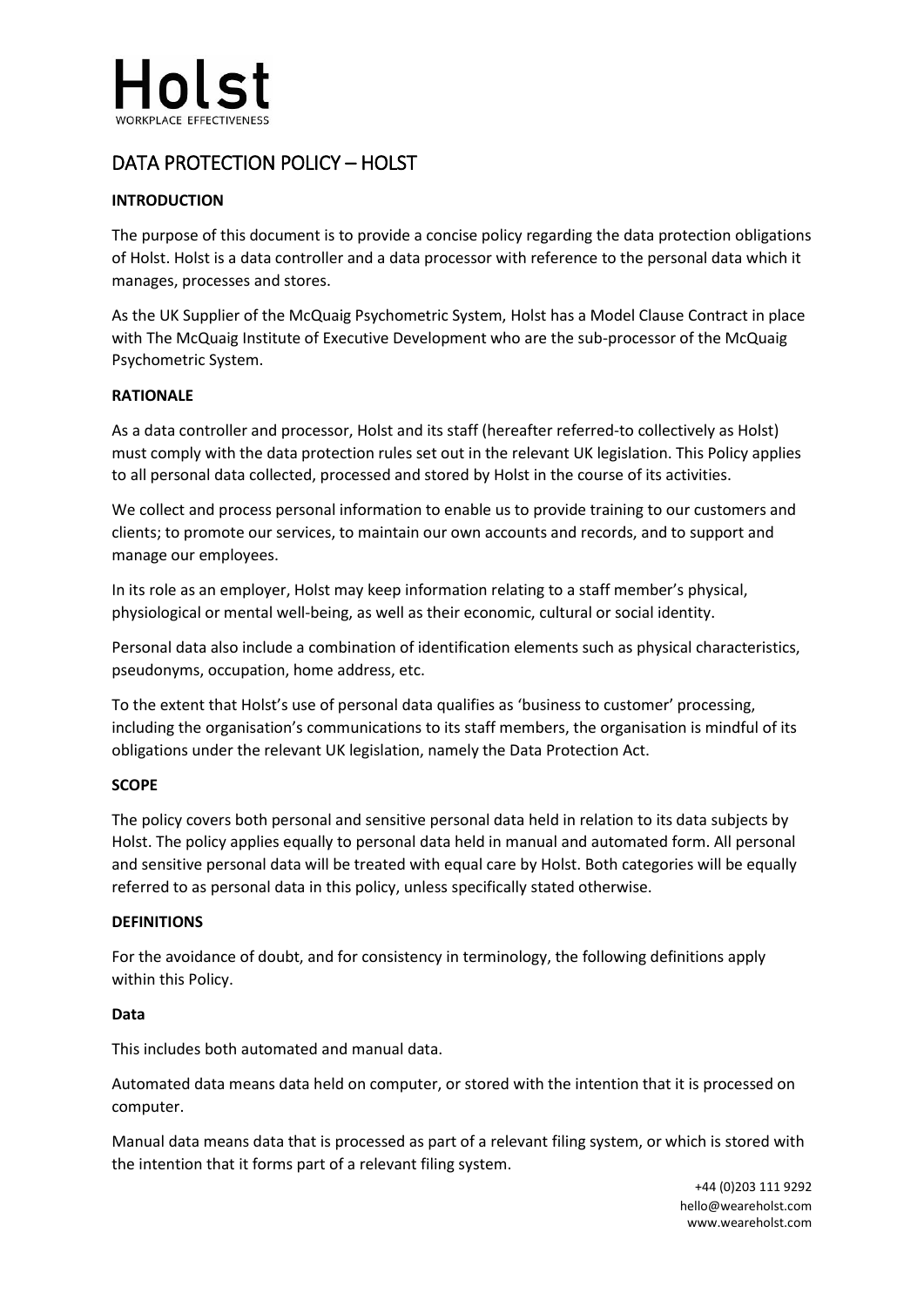

## **Personal Data**

Information that relates to a living individual, who can be identified either directly from that data, or indirectly in conjunction with other data which is likely to come into the legitimate possession of Holst.

## **Sensitive Personal Data**

Sensitive personal data is personal data which relates to specific aspects of one's identity or personality, and includes information relating to ethnic or racial identity, political or ideological beliefs, religious beliefs, trade union membership, mental or physical well-being, sexual orientation, or criminal record.

## **Data Controller**

The legal entity responsible for the acquisition, processing and use of the personal data. In the context of this policy; Holst is both a data controller and data processor.

## **Data Subject**

A living individual who is the subject of the personal data, i.e. to whom the data relates either directly or indirectly.

#### **Data Processor**

Where Holst is the data controller, the data processor is a person or entity who processes personal data on behalf of Holst on the basis of a formal, written contract, but who is not an employee of Holst.

In the context of this policy, Holst acts as data processor for the data controller (Client) in supplying the McQuaig Psychometric System.

The McQuaig Institute of Executive Development is the sub-processor of the McQuaig Psychometric System.

#### **Data Protection Officer**

A person appointed by Holst to monitor compliance with the appropriate data protection legislation, to deal with Subject Access Requests, and to respond to data protection queries from staff members and the general public.

#### **Client**

A person or organisation using the services of Holst.

#### **Holst as a Data Controller & Data Processor**

In the course of its daily organisational activities, Holst acquires, processes and stores personal data in relation to living individuals. To that extent, Holst is a data controller, and a data processor, and has obligations under the Data Protection legislation, which are reflected in this document.

In accordance with UK Data Protection legislation, this data must be processed fairly and lawfully.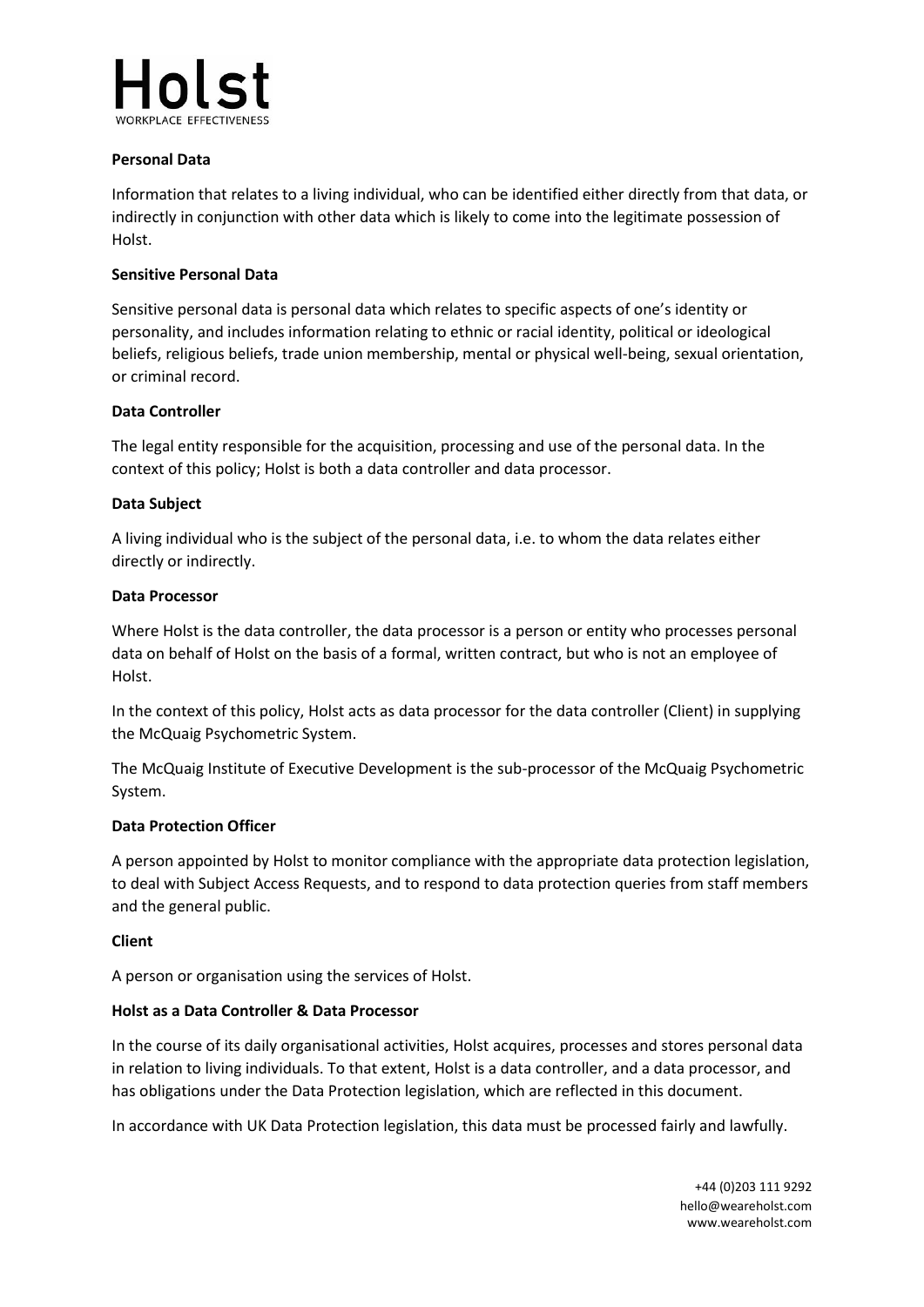

Holst is committed to ensuring that all staff members have sufficient awareness of the legislation in order to be able to anticipate and identify a data protection issue, should one arise. In such circumstances, staff members must ensure that the Data Protection Officer (DPO) is informed, in order that appropriate corrective action is taken.

Due to the nature of the services provided by Holst, there is a regular and active exchange of personal data between Holst and its data subjects. In addition, Holst exchanges personal data with data processors on the data controllers' and data subjects' behalf. This is consistent with Holst's obligations under the terms of its contracts with its data processors and sub processors.

This policy provides the guidelines for this exchange of information, as well as the procedure to follow in the event that a staff member is unsure whether such data can be disclosed. In general terms, the staff member should consult with the Data Protection Officer to seek clarification.

## **THIRD-PARTY PROCESSORS**

In the course of its role as data controller, Holst engages third-party service providers, or data processors, to process personal data on its behalf.

In each case, a formal, written contract is in place with the processor, outlining their obligations in relation to the personal data, the security measures that they must have in place to protect the data, the specific purpose or purposes for which they are engaged, and the understanding that they will only process the data in compliance with the UK Data Protection legislation.

The contract also includes reference to the fact that the data controller is entitled, from time to time, to audit or inspect the data management activities of the data processor, and to ensure that they remain compliant with the legislation, and with the terms of the contract.

# **THE EIGHT DATA PROTECTION PRINCIPLES**

The following key principles are enshrined in UK legislation and are fundamental to Holst's data protection policy.

- 1. **Fair and Lawful**: Personal data is processed fairly and lawfully:
	- For data to be processed fairly, a data controller must:
	- have legitimate grounds for collecting and using the personal data;
	- not use the data in ways that have unjustified adverse effects on the individuals concerned;
	- be transparent about the intention to use the data, and give individuals appropriate privacy notices when collecting their personal data;
	- handle people's personal data only in ways they would reasonably expect; and
	- ensure they do not do anything unlawful with the data.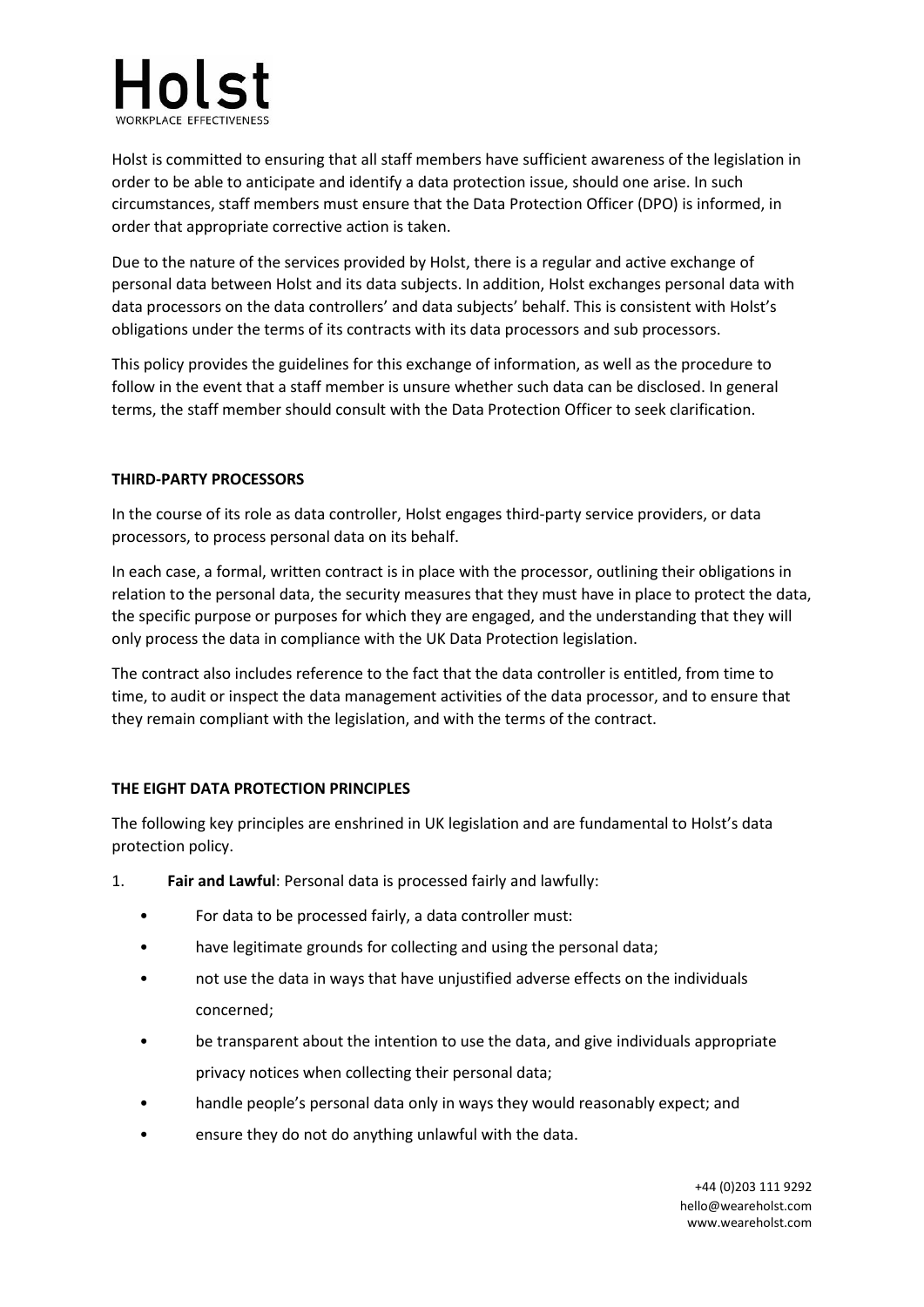

Holst meet this obligation in the following way:

- Where possible, the informed consent of the data subject is sought before their data is processed;
- Where it is not possible to seek consent, Holst ensure that collection of the data is justified under one of the other lawful processing conditions – legal obligation, contractual necessity, etc.;
- Processing of the personal data is carried out only as part of Holst's lawful activities, and it safeguards the rights and freedoms of the data subject;
- The data subject's data is not disclosed to a third party other than to a party contracted to Holst and operating on its behalf, or where Holst is required to do so by law.

2. **Purposes**: Personal data shall be obtained only for one or more specified and lawful purposes, and shall not be further processed in any manner incompatible with that purpose or those purposes:

Holst meet this obligation in the following way:

- Holst obtain data for purposes which are specific, lawful and clearly stated.
- A data subject has the right to question the purpose(s) for which Holst holds their data, and Holst is able to clearly state that purpose or purposes.

3. **Adequacy**: Personal data shall be adequate, relevant and not excessive in relation to the purpose or purposes for which they are processed

Holst meet this obligation in the following way:

- Holst ensures that the data it processes in relation to data subjects are relevant to the purposes for which the data are collected.
- Data which are not relevant to such processing are not acquired or maintained.
- 4. **Accuracy**: Personal data shall be accurate and, where necessary, kept up to date.

Holst meet this obligation in the following way:

- Ensuring that administrative and IT validation processes are in place to conduct regular assessments of data accuracy;
- Conducting periodic reviews and audits to ensure that relevant data is kept accurate and up-to-date. Holst conducts a review of sample data every six months to ensure accuracy;
- Ensuring that staff contact details and details on next-of-kin are reviewed and updated every two years, or on an 'ad hoc' basis where staff members inform the office of such changes;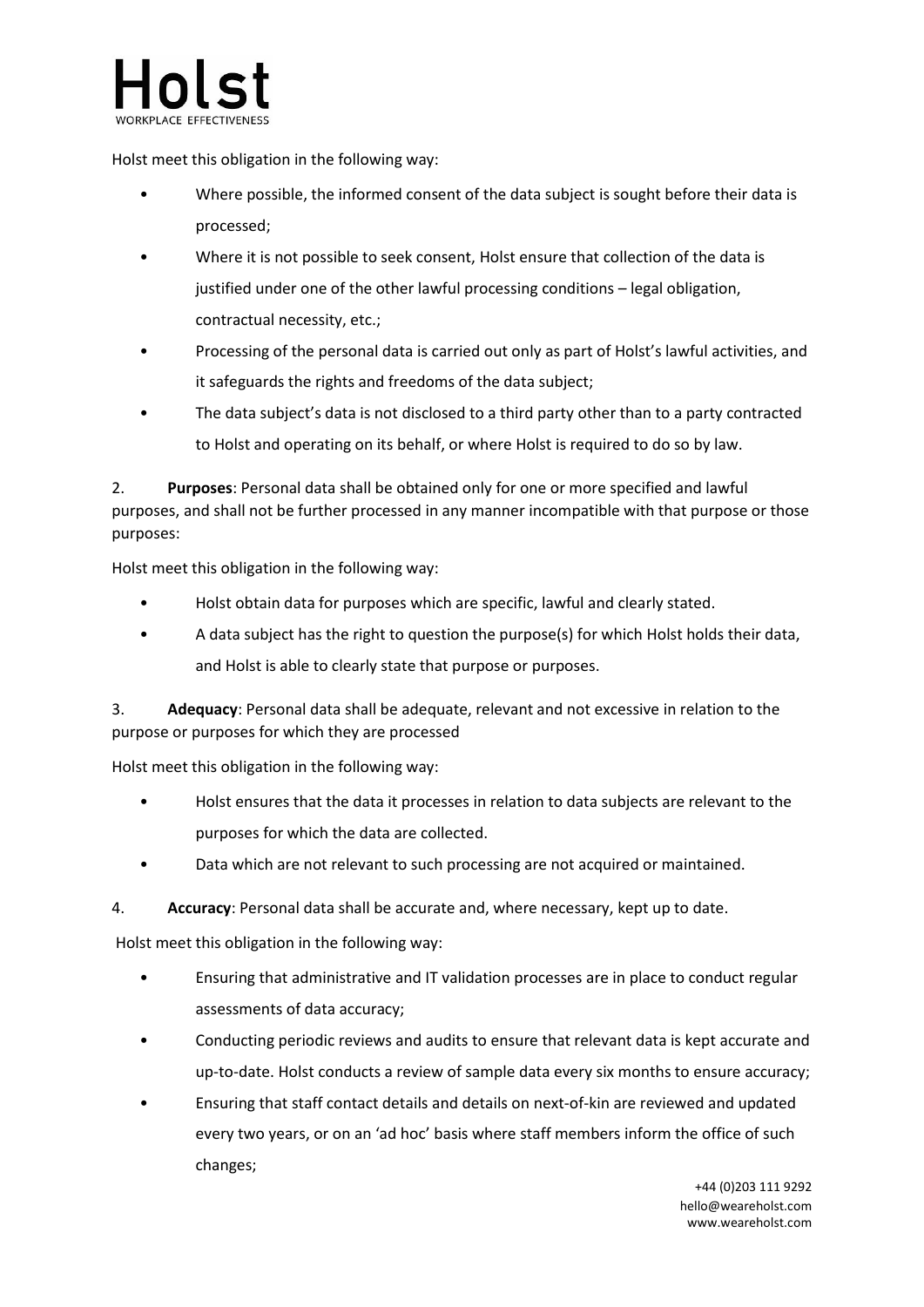

• Conducting regular assessments in order to validate the need to keep certain personal data.

5. **Retention**: Personal data processed for any purpose or purposes shall not be kept for longer than is necessary for that purpose or those purposes

As a data controller, Holst must:

- review the length of time personal data is retained;
- consider the purpose or purposes for holding the information and in deciding whether (and for how long) to retain it;
- securely delete information that is no longer needed for this purpose or these purposes; and
- update, archive or securely delete information if it goes out of date.

Holst meet this obligation in the following way:

- If data is being retained indefinitely, a justification is provided;
- Once the respective retention period has elapsed, Holst undertakes to destroy, erase or otherwise put this data beyond use;
- Data is destroyed as per the Data Destruction Policy in place at Holst;
- Access to, and management of, staff and customer records is limited to those staff members who have appropriate authorisation and password access.

6. **Rights**: Personal data shall be processed in accordance with the rights of data subjects under this Act.

As a Data Controller and Data Processor, Holst has the following obligation:

- A right of access to a copy of the information comprised in their personal data; a right to object to processing that is likely to cause or is causing damage or distress;
- A right to prevent processing for direct marketing;
- A right to object to decisions being taken by automated means;
- A right in certain circumstances to have inaccurate personal data rectified, blocked, erased or destroyed; and
- A right to claim compensation for damages caused by a breach of the Act.

Holst meet this obligation in the following way:

- A Subject Access Request procedure is in place;
- A mechanism is in place to capture data subject preferences;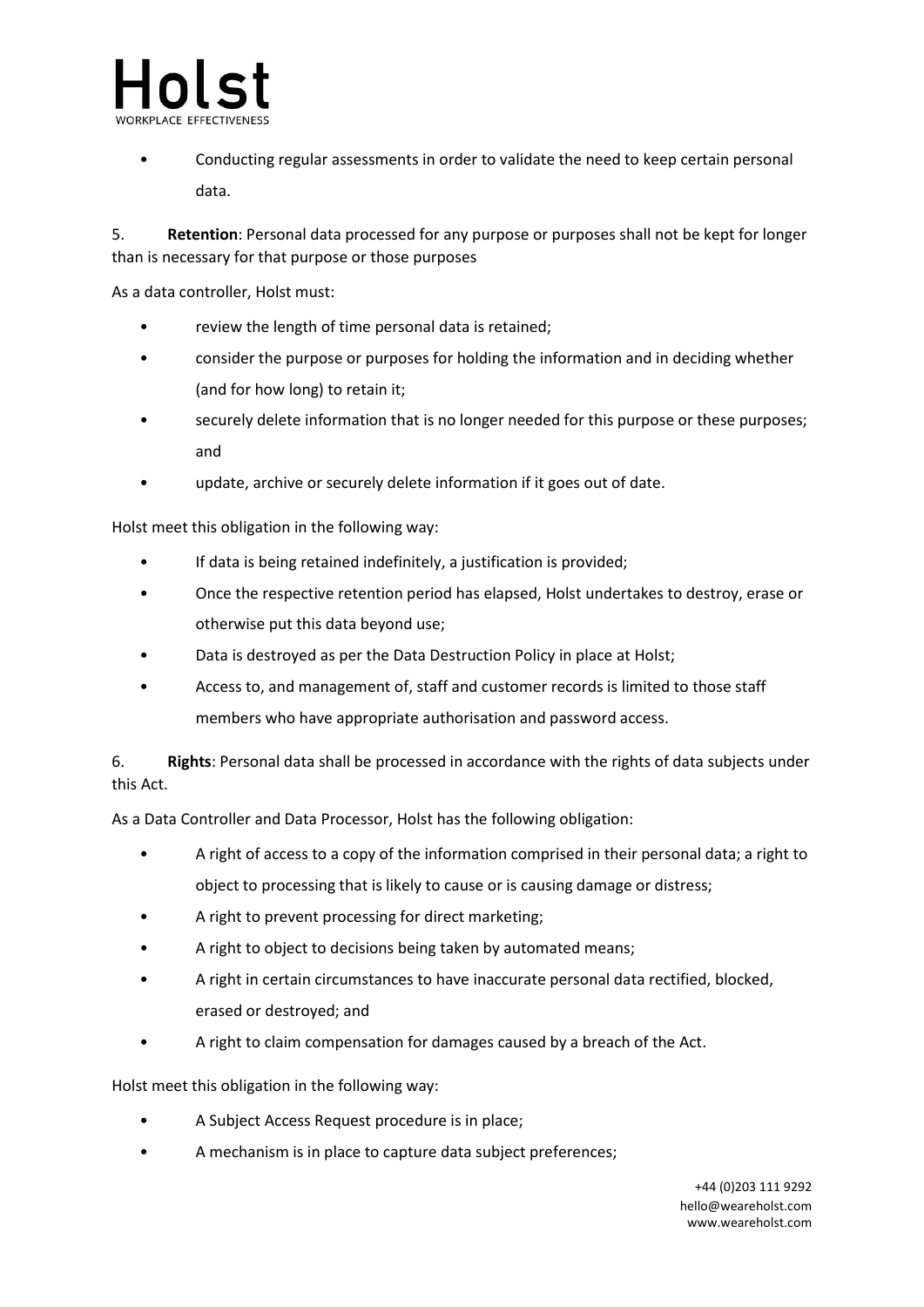- nls
	- If using Direct Marketing, we ensure Opt-ins and Opt outs are as per current data protection legislation;
	- If using Profiling, we ensure the data subject is aware that they are being profiled and have the opportunity to object to such activity;
	- We have mechanisms in place to capture communication from data subjects that refer to amending their personal data;
	- We agree to pay in the instance where compensation has been awarded for breach of the Act.

7. **Security**: Appropriate technical and organisational measures shall be taken against unauthorised or unlawful processing of personal data and against accidental loss or destruction of, or damage to, personal data.

- Holst meet this obligation in the following way:
- Holst use a risk based approach to security of data. The level of security in place shall commensurate with the level of risk to security of the data;
- Holst employ high standards of security in order to protect the personal data under its care;
- Holst's Password Policy and Data & Destruction Policies guarantee protection against unauthorised access to, or alteration, destruction or disclosure of any personal data held by Holst in its capacity as data controller;
- In the event of a data security breach affecting the personal data being processed on behalf of the data controller, the relevant third-party processor notifies the data controller without undue delay;
- Jo Emmerson of Holst is responsible for ensuring information security.

8. **International**: Personal data shall not be transferred to a country or territory outside the EEA unless that country or territory ensures an adequate level of protection for the rights and freedoms of data subjects in relation to the processing of personal data.

Holst meet this obligation in the following way:

- Assess whether or not the data can be anonymized prior to transfer;
- Map the process to clearly establish if the data transits through the non-EEA country or is the data actually processed in the non EEA country;
- Ensure that there is no personal data whatsoever on the website;